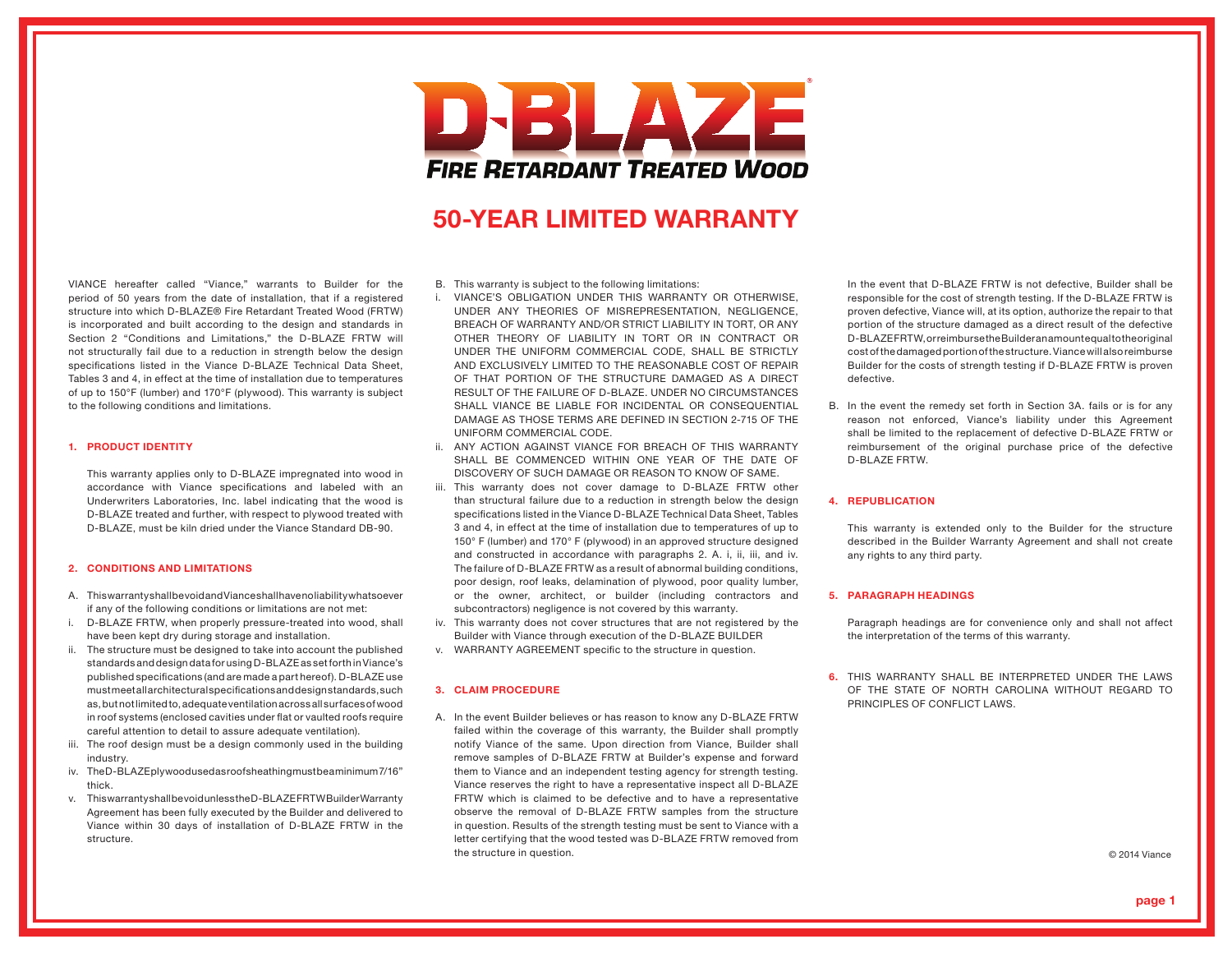

# WARRANTY AGREEMENT

| THIS AGREEMENT is made on                                      | (date) by and between VIANCE hereafter called "Viance," whose address is 8001 IBM, Building 403, Charlotte, NC 28262 |                                               |  |
|----------------------------------------------------------------|----------------------------------------------------------------------------------------------------------------------|-----------------------------------------------|--|
| and "Builder"                                                  | whose address is                                                                                                     |                                               |  |
|                                                                | Telephone:                                                                                                           | Fax:<br>------------------------------------- |  |
| THIS AGREEMENT applies solely to the building described below: |                                                                                                                      |                                               |  |
| Name of Project                                                |                                                                                                                      |                                               |  |
| <b>Building Address:</b>                                       |                                                                                                                      |                                               |  |
|                                                                |                                                                                                                      |                                               |  |
|                                                                |                                                                                                                      |                                               |  |
|                                                                | Date D-BLAZE® was Installed:                                                                                         |                                               |  |
|                                                                | Name of Company that Supplied D-BLAZE:                                                                               |                                               |  |

WHEREAS, Viance manufactures D-BLAZE, a fire-retardant chemical to be applied by customers of Viance to plywood and other wood products which are then sold by the customers as D-BLAZE FIRE RETARDANT TREATED WOOD (D-BLAZE FRTW), and Builder wishes to purchase D-BLAZE FRTW for use in construction, and Viance encourages the purchase of D-BLAZE FRTW through offer of the warranty included in this Agreement.

NOW, THEREFORE, the parties agree to be bound as follows:

### 1. WARRANTY.

VIANCE hereafter called "Viance," warrants to Builder for the period of 50 years from the date of installation, that if a registered structure into which D-BLAZE Fire Retardant Treated Wood (FRTW) is incorporated and built according to the design and standards in Section 2 "Conditions and Limitations," the D-BLAZE FRTW will not structurally fail due to a reduction in strength below the design specifications listed in the Viance D-BLAZE Technical Data Sheet, Tables 3 and 4, in effect at the time of installation due to temperatures of up to 150° F (lumber) and 170° F (plywood). This warranty is subject to the following conditions and limitations.

#### 2. WARRANTY CONDITIONS AND LIMITATIONS.

A. This warranty shall be void and Viance shall have no liability whatsoever if any of the following conditions or limitations are not met:

- D-BLAZE FRTW when properly pressure-treated into wood, shall have been kept dry during storage and installation.
- The structure must be designed to take into account the published standards and design data for using D-BLAZE as set forth in Viance's published specifications (and are made a part hereof). D-BLAZE use must meet all architectural specifications and design standards, such as but not limited to, adequate ventilation across all surfaces of wood in roof systems (enclosed cavities under flat or vaulted roofs require careful attention to detail to assure adequate ventilation).
- The roof design must be a design commonly used in the building industry.
- The D-BLAZE plywood used as roof sheathing must be a minimum 7/16" thick.
- This warranty shall be void unless the D-BLAZE FRTW Builder Warranty Agreement has been fully executed by the Builder and delivered to Viance within 30 days of installation of D-BLAZE FRTW in the structure.

B. This warranty is subject to the following limitations:

- VIANCE'S OBLIGATION UNDER THIS WARRANTY OR OTHERWISE, UNDER ANY THEORIES OF MISREPRESENTATION, NEGLIGENCE, BREACH OF WARRANTY AND/OR STRICT LIABILITY IN TORT, OR ANY OTHER THEORY OF LIABILITY IN TORT OR CONTRACT OR UNDER THE UNIFORM COMMERCIAL CODE, SHALL BE STRICTLY AND EXCLUSIVELY
- LIMITED TO THE REASONABLE COST OF REPAIR OF THAT PORTION OF THE STRUCTURE DAMAGED AS A DIRECT RESULT OF THE FAILURE OF D-BLAZE. UNDER NO CIRCUMSTANCES SHALL Viance BE LIABLE FOR INCIDENTAL OR CONSEQUENTIAL DAMAGE AS THOSE TERMS ARE DEFINED IN SECTION 2-715 OF THE UNIFORM COMMERCIAL CODE.
- ANY ACTION AGAINST VIANCE FOR BREACH OF THIS WARRANTY SHALL BE COMMENCED WITHIN ONE YEAR OF THE DATE OF DISCOVERY OF SUCH DAMAGE OR REASON TO KNOW OF SAME.
- This warranty does not cover damage to D-BLAZE FRTW other than structural failure due to a reduction in strength below the design specifications listed in the Viance D-BLAZE Technical Data Sheet, Tables 3 and 4, in effect at the time of installation due to roof temperatures of up to 150° F (lumber) and 170° F (plywood) in an approved structure designed and constructed in accordance with paragraphs 2. A. i, ii, iii, and iv. The failure of D-BLAZE treated wood as a result of abnormal building conditions, poor design, roof leaks, delamination of plywood, poor quality lumber, or the owner, architect, or builder (including contractors and subcontractors) negligence is not covered by this warranty.
- This warranty does not cover structures that are not registered by the Builder with Viance through execution of the D-BLAZE BUILDER WARRANTY AGREEMENT specific to the structure in question.